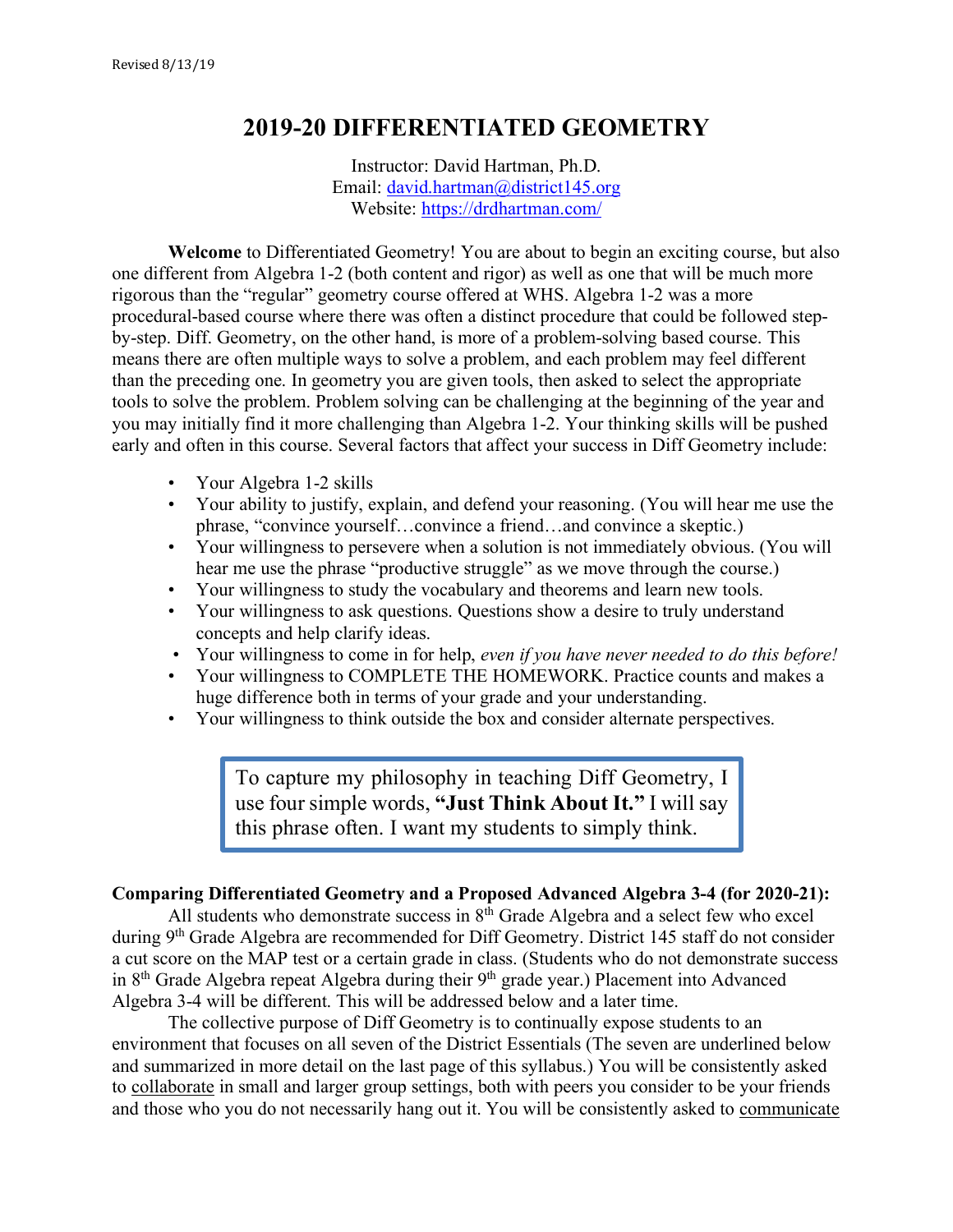your thinking, verbally and on paper (i.e., show your work at all times). You will be consistently asked to problem solve and deepen your capacity as a critical thinker and creative thinking to solve problems. You will be asked to assess your confidence as a learner on every exam, reflecting afterwards to verify that you have an accurate picture of your confidence and more importantly that your confidence is growing. Finally, Diff Geometry will afford you opportunities daily to work on your independent and responsible citizen skills!

Throughout this course, Dr. Hartman will be observing your capacity with these district essentials as well as your general thinking skills. How quickly do you grasp a concept? How well can you communicate your understanding of concepts to others? How much day-to-day algebra have you retained from your past? Dr. Hartman will also be examining your standardized MAP scores, performance in last year's algebra 1-2 class, input from last year's teacher, and demonstration on an Advanced Algebra 3-4 placement test. Dr. Hartman will also individually talk with each of you about your thoughts of math in general.

Based on a comprehensive review, some students will be placed in an Accelerated Algebra 3-4 class next year. Others will be placed in the traditional Algebra 3-4 course offered. The Accelerated course will not simply focus on a deeper exposure to the district essentials; rather the Accelerated course will move through Algebra 3-4 faster, deeper, and with the expectations that students are firm in their procedural and conceptual background from Algebra 1-2. More information regarding Accelerated Algebra 3-4 will come as the year progresses. Please note: Just because you are in Diff Geometry does not mean you will be placed in Advanced Algebra 3-4. I take very seriously each students path of learning. For a good fifteen of my last twenty-five years of teaching I have had the following phrase above my front board:

> Dr. Hartman's Goals for You: Success & Opportunity

I want the best for each one of my students; thus, I am very intentional and purposeful in the decisions I make for my daily classroom instruction, assessments I give, and future placements of students. I've been on both sides of this issue myself in the past…being placed in a more accelerated class and not being placed in a different accelerated class. I have also been on both sides of this issue in regards to my own daughters. Every single time I have found the decision was the absolute correct decision. All students successful in 8<sup>th</sup> Algebra and a select few who excelled in 9<sup>th</sup> Algebra moved into Diff Geometry. We will use a different lens, especially examining your specific algebra skills, to place students in Advanced Algebra 3-4. I wanted to "begin" to communicate this information early in this course.

**Grading:** A (100-94) B (93-86) C (85-78) D (77-70) F (Below 70) **Breakdown:** 80% Summative *("of" learning…demonstrating what you have learned)* 70%: tests, projects, and test corrections 10%: semester final exam. 20% Formative *("for" learning…the process along the way)* Purposeful homework, quizzes, projects, reflections on corrections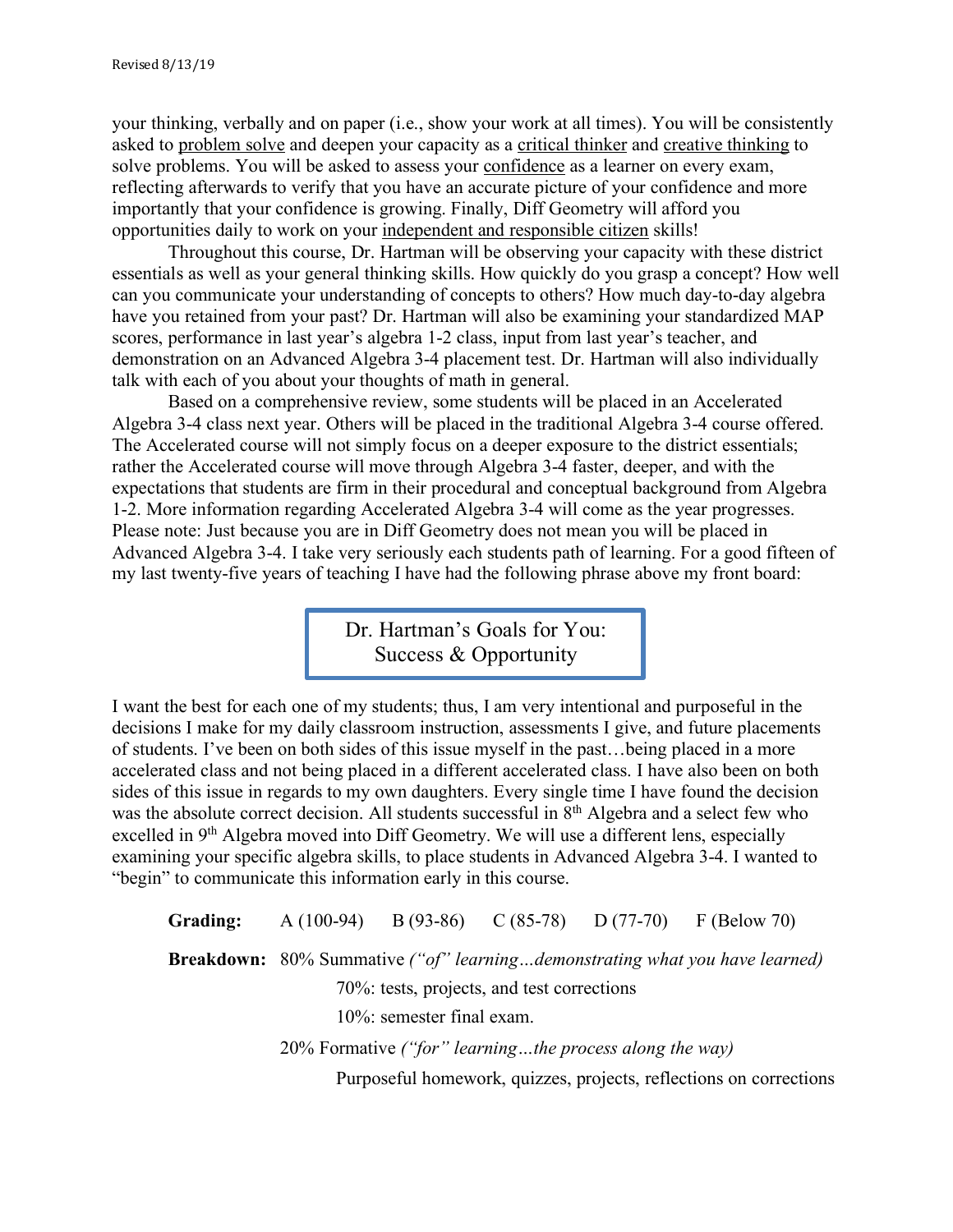**Tests**: Tests are purposely designed to include some problems where students must apply what they have learned in class in a slightly different situation. In the future students will be asked to do similar problem solving when they take the ACT test. Thus, this approach to testing will help prepare students for future success. I will make sure students know in advance all the necessary elements/ideas, but students will need to determine an appropriate approach and apply it to solve problems. It is expected that all summative tests will be completed in one class period.

**Test Corrections:** In lieu of retesting, students will have the opportunity to work through test corrections to earn as much as 50% of the missed points back on a chapter test\*. (\*Note: to prevent "leapfrogging" and recognize those who earned an "A" on the original test, the highest possible grade a student, who did not earn an "A" on the original test, can earn following test corrections is a 94%.) The test correction process includes self-reflection, item analyses, correcting missed problems, explaining errors, and then offering even more reflection! Note: ALL students must complete the first test correction.

**Semester Final:** This exam will be a multiple choice.

**Projects:** There will be a few chapter projects assigned in conjunction with chapter tests as well as in lieu of chapter tests. These projects, which you will complete outside of class, will afford you time to put together your best effort towards demonstrating an understanding of the concepts found in the chapter.

**Quizzes:** There will be a mix of traditional in-class quizzes, pop quizzes, partner quizzes, homework quizzes, take-home quizzes, etc. to gauge students level of understanding throughout the quarter. There will be no retakes or corrections on quizzes.

**Homework**: Students will have an assignment almost every night. I am purposeful in what I assign. I view homework as important practice that students and I can use the gauge growth as well as areas of struggle. Putting forth effort on each problem is more important than getting every problem correct. Several assignments will include the answers in the back of the book. Again, I am more concerned with the work and reasoning behind those answers. Homework will be graded a variety of ways, including turning it in, self-grading, peer grading, posting a solution/work on the board, or most often a mere completion grade. The bottom line is that students must learn to use the assigned homework problems as an opportunity to practice and figure out what they are "C" confident in, "S" shaky on, or need to "R" relearn.

**Cheating:** This is pretty simple. Cheating will not be tolerated on homework, quizzes, test, or the final. Students caught cheating on homework will receive a zero and an email will be sent home. Students caught cheating on homework a second time will receive a zero, will make a phone call home with Dr. Hartman at their side, and be referred to administration. Students caught cheating on a quiz will receive a zero, will make a phone call home with Dr. Hartman at their side, and be referred to admin. Students caught cheating on a test will make a phone call home with Dr. Hartman at their side and be referred to admin. Unfortunately for Dr. Hartman, he will have to take the time to make an alternate version of the test. The student will then take the alternate test. The student's score will be prorated, setting the highest possible score as a 70%. (Thus, scoring an 82% on the exam would result in 57.4 in the gradebook.) Students caught cheating on the final will receive a zero, will make a phone call home with Dr. Hartman at their side, and be referred to admin. There will be no second chance on a final.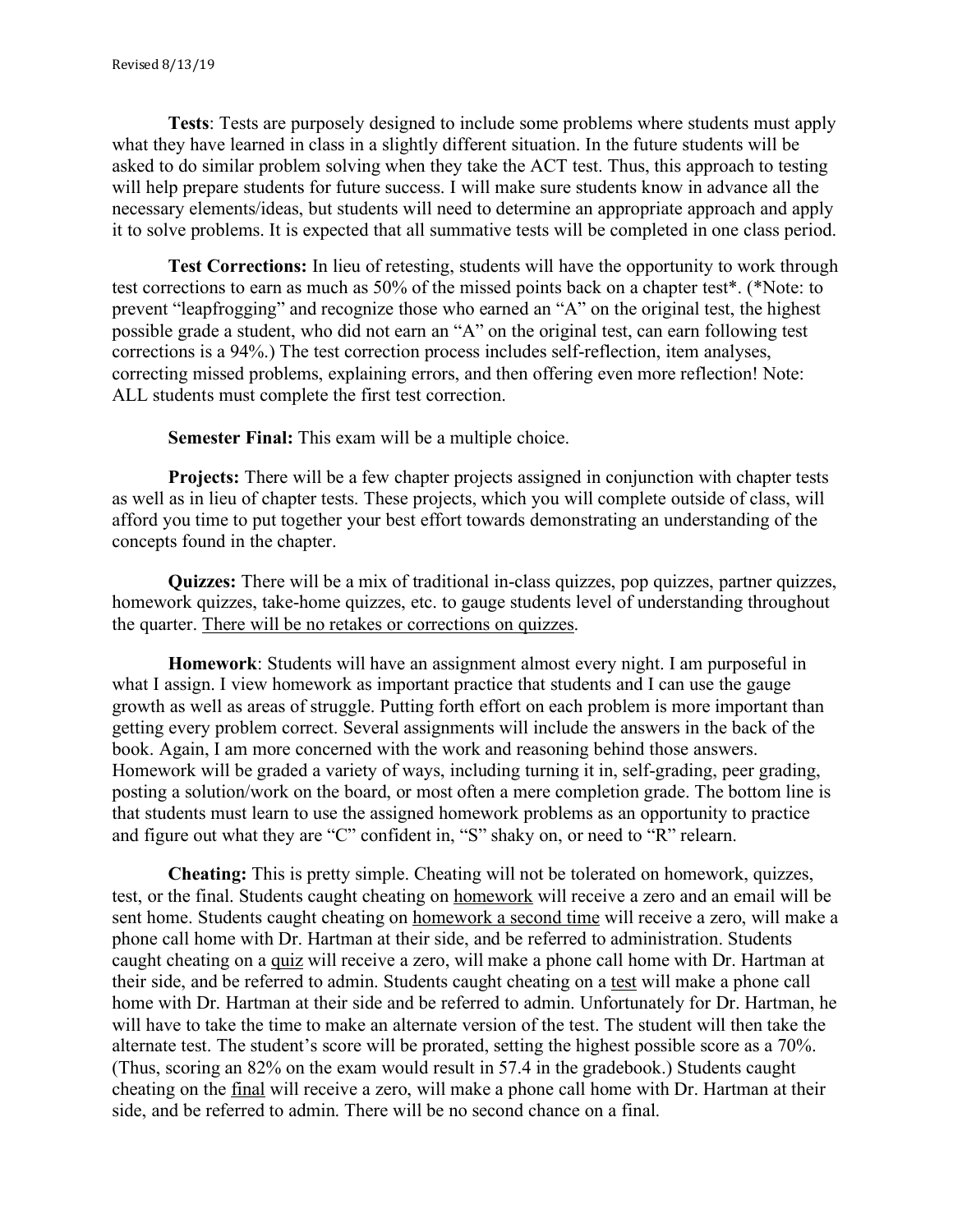| Grading (on a 5 point scale) |                    |                                                                                  |                                        |  |  |  |
|------------------------------|--------------------|----------------------------------------------------------------------------------|----------------------------------------|--|--|--|
| $Code*$                      | Gradebook<br>Value |                                                                                  | Code Explanation (WHS Grading)         |  |  |  |
| 5                            | $A(100\%)$         | <b>Mathematically Sound</b>                                                      | <b>College Preparation Proficiency</b> |  |  |  |
| $\overline{4}$               | B(91%)             | Minor Error(s)                                                                   | <b>College Preparation</b>             |  |  |  |
| 3                            | C(81%)             | Gray Area--some Major<br><i>minor</i> error(s) or some Minor<br>$major$ error(s) | Approaching Basic Proficiency          |  |  |  |
| $\overline{2}$               | F(68%)             | Major Error(s)                                                                   | <b>Below Basic Proficiency</b>         |  |  |  |
|                              | $F(50\%)$          | <b>Minimal Progress</b>                                                          |                                        |  |  |  |
| $\Omega$                     | $F(0\%)$           | Nothing of Mathematical Value / Blank / Missing                                  |                                        |  |  |  |

#### **Image of Grading Work**:

*Note: There is a second image of grading work located at the end of this syllabus.*

**Phones:** We all know that phones are both amazing and problematic (and addicting) at the same time. I have witnessed too many students (and adults) abusing their phones during learning opportunities for years now…and driving...and the movies…etc. It really is an addiction for too many in life, teens and adults. (What does your screen time say???) We are dealing with many consequences as a society due to this "addiction." I expect for phones to not be out unless we need them for an activity. From my experience teaching any math class, students who want success in the class are willing to "ignore" their phone for 50 minutes! Naturally if the phone becomes a distraction to other students' learning opportunities and my own instructional opportunities, then I will have to address it. Also, you cannot use your phone as your calculator in this class. You need a separate calculator for class! Further, phones are to be given to Dr. Hartman anytime a student needs to use the restroom (or get a drink).

**Missing Class (illness, etc.):** Recognizing that "life happens," students should be aware that the class does move on even if they are not in class! When they are gone, (a) students should check my website to find out if there is an assignment posted and (b) contact a peer in the class to find out what you missed. Students can always send me an email if they need clarification.

**Missing Class (sports, clubs, school related activities, etc.):** This is a different story. Students need to communicate with me ahead of time. Work should be completed and turned in before a student is gone. If a student is going to miss a test or quiz, they need to make it up in advance (or have an approved plan set up with me.) It is not acceptable to show up that day following a school-related activity and say, "what did I miss yesterday?"

# **Classroom Rules: S.O.A.R.**

- **S** Safety (this is #1)
- **O** Opportunity (for students to learn and me to teach!)
- **A** Attendance (be here and on time)
- **R** Respect & Responsibility (these two are big in life)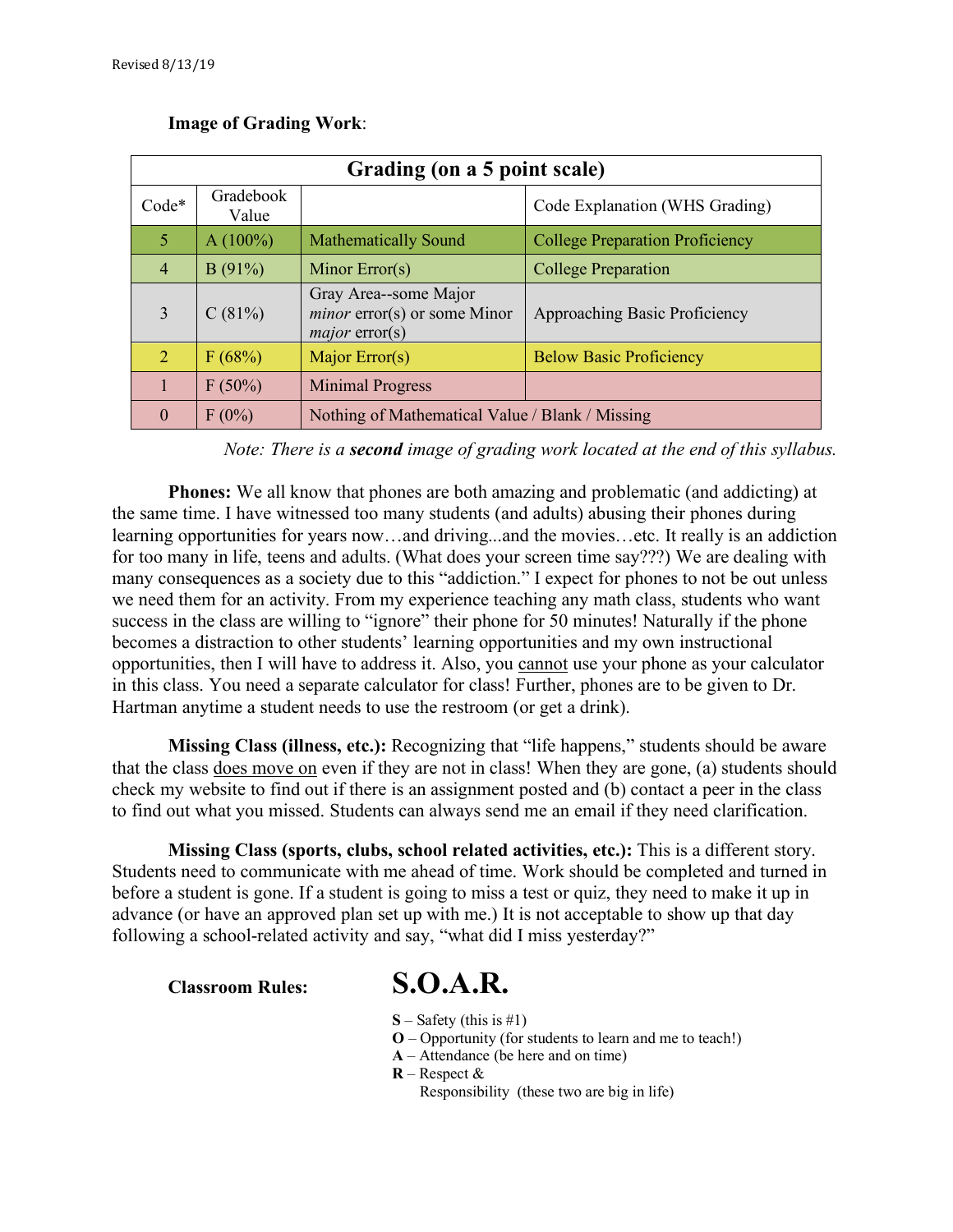**Calculator**: While any basic scientific calculator that includes square root is sufficient for this course, a graphing calculator is preferred. Most students will likely be using a graphing calculator in future high school and (most definitely) in college math classes. Now is a good time to CONSIDER learning "how" to use it! The best on the market is in the family of the TI-84+ graphing calculators. (If you do purchase one, please bring me the 'points' on the package!)

**Textbook:** Students are responsible for taking care of their school-provided text. Students should have access to their book in class and at home. There are no extra books in the classroom.

#### **Course Requirements:**

- \* 3-ring binder (for handouts, worksheet, quizzes, etc.)
- \* 3-hole punched, lined notebook paper in the binder.
- \* Scientific or graphing calculator (one in the family of the TI-84+)
- \* Plenty of pencils and erasers (as well as a few pens)

**Communication**: Email is the best way! David.Hartman@District145.org. I also am diligent about using a website.: drdhartman.com I usually post assignments daily. This is helpful for students, especially when they miss class. My website also allows parents and guardians the opportunity to know what we are doing in class. I encourage all involved to take the time to bookmark my website; also spend some time getting to know more about my personal and professional background.

**Final Comment #1**: My oldest daughter started her senior year this fall at WHS; my youngest started 9th grade. My daughters and all of their Waverly peers are the reason I came to this district five years ago. I'm so excited for this year. Yet while I am so excited for both of them, I continue to be nervous like any parent. Lauren and Brianna mean the world to me! I want both to have a safe and meaningful experience each and every day. I expect nothing less than the best from this school, my fellow staff members that will work with them, and their fellow classmates who interact with them more than I do. I know you love your children as much as I love mine. You expect the best for them in my classroom at all times. I keep this in mind everyday.

**Final Comment #2**: Balance! Some of us are involved in a lot! Balance seems to be a challenge for most teenagers (and adults). From sports and clubs to work and family time, keeping a healthy balance is a necessity for all! Being a husband, father, teacher, department chair, student council co-sponsor, quiz bowl sponsor, marching band "watcher," NWU stats instructor, Bryan stats instructor, and multi-dog owner, I also struggle with balance every week. I understand when your child feels a bit overwhelmed during various times of a course.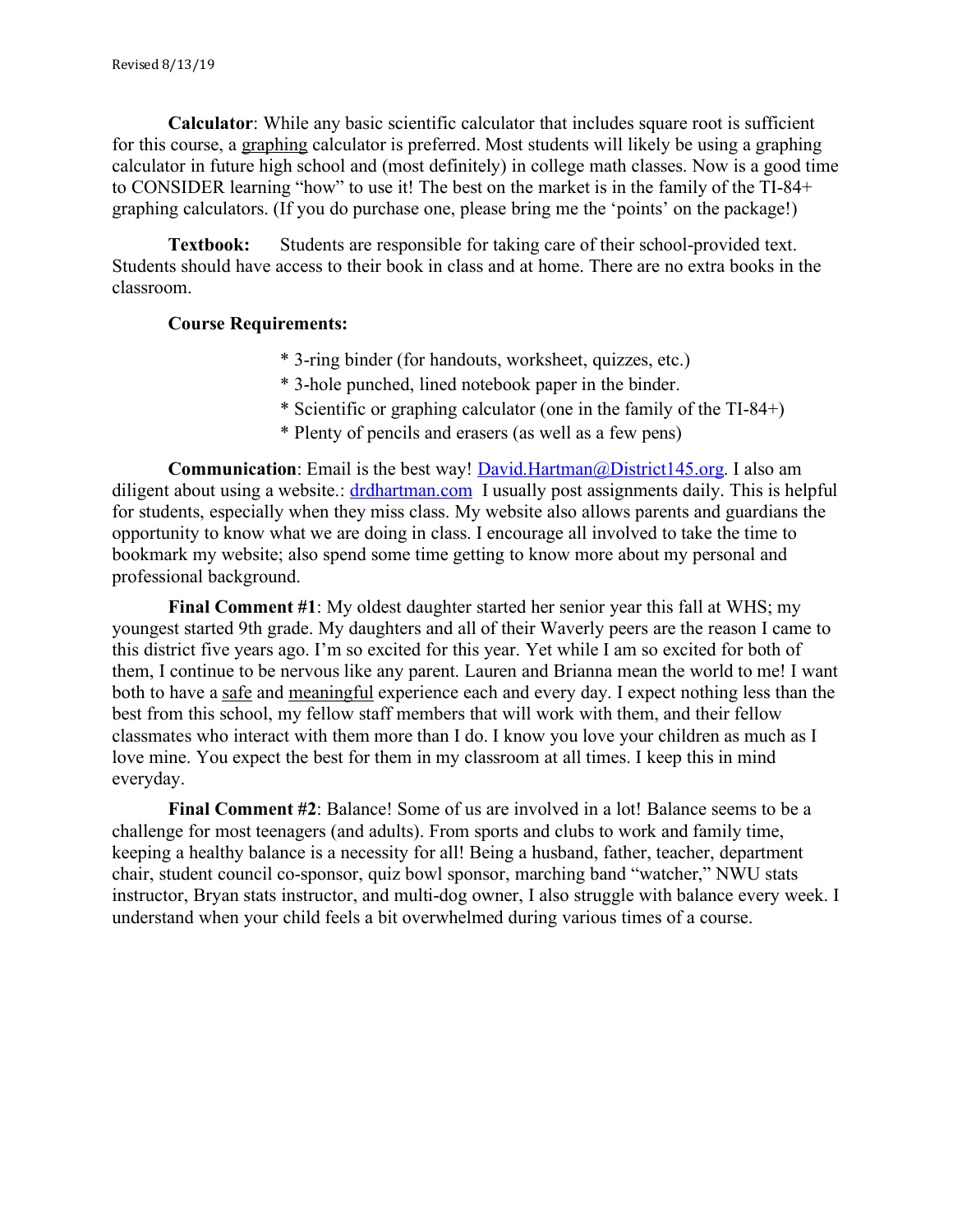#### *A Second Image for Problem Scoring in Dr. Hartman's Classroom:*

**Generic Rubric:** At each course level I teach and for each problem I assign, I seek to assess your content knowledge and problem solving as well as the justification of the solution provided by you. In assigning scores to your work, I hold this image for scores based on a your overall percentage of progress toward a correct answer with sufficient justification.





**Level 5 – A correct answer.** The solution is correct and the work shown is sufficient to demonstrate the answer is correct. The justification is satisfactory given your grade level (and course) and the explanation requested. Any errors or shortcomings in the correctness or completeness of the justification are so minor that in comparison with the quality of the solution, it is appropriate to ignore them.

**Level 4 – Errors are minor.** There is much of value in your solution and justification that merits the assessment that the solution is close to being correct and the justification appropriate. The work does include some minor errors (in the solution or the logic of the justification) or is incomplete in some way that results in the work falling short of being a completely correct answer.

**Level 3 – Major errors**. Some part of the solution or justification offers work that demonstrates that you have reasonable knowledge of the mathematics that needs to be used to solve the problem or to provide a justification, but at the same time the work (solution or justification) has major errors or (in the case of the justification) is missing.

**Level 2 – Minimal progress in solving the problem (and justifying the answer).**  Answers (solution and justification) are incorrect but the work provided indicates that you have some understanding of the mathematics needed to solve the problem or explain your work. The work clearly falls short of offering evidence that "you have reasonable knowledge of the mathematics that needs to be used to solve the problem or provide a justification."

**Level 1 – No mathematical work of value is included.** The work provided offers no evidence that you have an understanding of the mathematical work needed to solve the problem and explain a solution. Numbers may be written or a diagram drawn, but no important part of the work is correct.

#### **Level 0 – Problem was not attempted / is missing.**

Note: Your **justification** should be consistent with the wording in the problem.

- Show all work; (No explicit explanation is needed as your work should justify your answer.)
- Show how you found your answer. Be more explicit...use words, diagrams, etc.
- How do you know this (i.e., your answer) is correct? Without a doubt use words, etc.
- Explain your reasoning. Ditto.
- Justify your answer. Ditto but start to be more formal.
- Prove that your answer is correct. Be formal whether 2-column, paragraph, flowchart.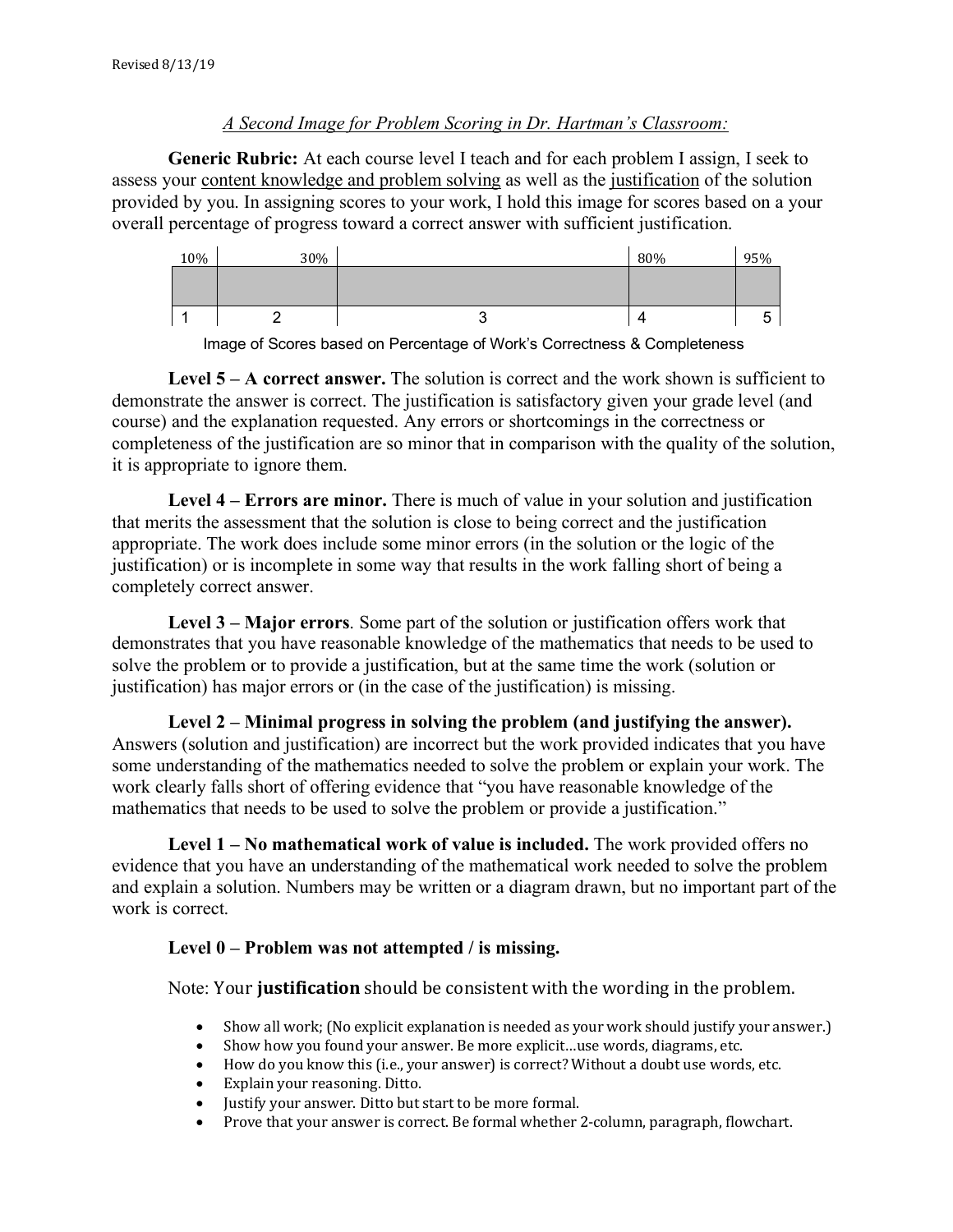# *Diff Geometry*

#### *Semester 1*

| WHS Diff Geometry-Semester 1-Concepts and Skills-Tentative and Subject to Change!                                            | <b>WHS</b> | 2017-18 |  |  |  |
|------------------------------------------------------------------------------------------------------------------------------|------------|---------|--|--|--|
|                                                                                                                              | Section    | Date    |  |  |  |
| <b>Transformations, Dilations, and Similarity Transformations</b>                                                            |            |         |  |  |  |
| Draw translations; draw translations in the coordinate plane.                                                                | 4.1        |         |  |  |  |
| Draw reflections; draw reflections in the coordinate plane.                                                                  | 4.2        |         |  |  |  |
| Draw rotations; draw rotations in the coordinate plane.                                                                      | 4.3        |         |  |  |  |
| Draw dilations; draw dilations in a coordinate plane.                                                                        | 4.5        |         |  |  |  |
| Identify similarity transformations, and verify similarity after a similarity transformation.                                | 4.6        |         |  |  |  |
| Chapter 4 has a summative M/C test and a take-home project. (Use of GeoGebra, Khan, Mathisfun.com, and game: "transtar")     |            |         |  |  |  |
| <b>Understand Basic Concepts, Linear Relationships, and Angle Relationships</b>                                              |            |         |  |  |  |
| Identify and model points, lines, and planes.                                                                                | 1.1        |         |  |  |  |
| Measure segments.                                                                                                            | 1.2        |         |  |  |  |
| Introduction to postulates                                                                                                   | 1.2        |         |  |  |  |
| Find distance between points (include pythag perspective). Find midpoint of a segment. (Both patty paper & compass)          | 1.3        |         |  |  |  |
| Measure, classify, and use congruent angles and bisectors. (Both copy an angle and bisect an angle with compass)             | 1.5        |         |  |  |  |
| Identify and use special pairs of angles.                                                                                    | 1.6        |         |  |  |  |
| Chapter 1 has a summative test.                                                                                              |            |         |  |  |  |
| Logic, Inductive Reasoning, Deductive Reasoning, and Proof                                                                   |            |         |  |  |  |
| Analyze conditional statements. Write converse, inverse, and contrapositive statements.                                      | 2.1        |         |  |  |  |
| Use inductive reasoning, make $&$ test conjectures, and find counter examples.                                               | 2.2        |         |  |  |  |
| Use deductive reasoning and laws of logic.                                                                                   | 2.2        |         |  |  |  |
| Point, line, and plane postulates.                                                                                           | 2.3        |         |  |  |  |
| Algebraic proofs. (Give a bank of properties; use strips of paper and then skeleton proof for 2-column)                      | 2.4        |         |  |  |  |
| Feromax proofs F1-F6                                                                                                         | Post 2.4   |         |  |  |  |
| Segment and angle proofs.                                                                                                    | 2.5        |         |  |  |  |
| Angle proofs (Give bank of postulates; strips of paper $\&$ skeleton proof for 2-column; introduce flowchart $\&$ paragraph) | 2.6        |         |  |  |  |
| Chapter 2 has a summative test. (Use of videos for conditionals, Feromax.com proofs)                                         |            |         |  |  |  |
| "Euclid The Game" Computer Activities                                                                                        |            |         |  |  |  |
| Angle Relationships with Parallel (and Perpendicular) Lines                                                                  |            |         |  |  |  |
| Identify relationships between lines or planes. Identify parallel and perpendicular lines. Name angle pairs formed by two    | 3.1        |         |  |  |  |
| lines and transversals.                                                                                                      |            |         |  |  |  |
| Use theorems to determine relationships between pairs of angles given parallel lines and transversals. (Consider using       | 3.2 & 3.3  |         |  |  |  |
| geogebra to investigate)                                                                                                     |            |         |  |  |  |
| Feromax proofs F7-F13; F24-F26 (include diagram for F13 and F24-F26)                                                         | 3.2 & 3.3  |         |  |  |  |
| Theorems with perpendicular lines (be brief)                                                                                 | 3.4        |         |  |  |  |
| Slopes & equations of parallel/perpendicular linesreview (Optional2016-17 used Flashback Fridays)                            | (3.5)      |         |  |  |  |
| Chapter 3 has a summative test. (Use of Feromax.com proofs)                                                                  |            |         |  |  |  |
| Triangles and Congruence; Equilateral and Isosceles Triangles                                                                |            |         |  |  |  |
| Classify triangles and find angle measures; Angle theorems (tear off "corners"; proof ext. angle thm)                        | 5.1        |         |  |  |  |
| Relating side and angle measures in triangles; triangle inequality theorem                                                   | 6.5b       |         |  |  |  |
| Congruent polygons; corresponding parts; find angle measures (possible intro to anglegs)                                     | 5.2        |         |  |  |  |
| Equilateral and Isosceles Triangles (anglegs)                                                                                | 5.4        |         |  |  |  |
| Prove triangles are congruent. (generic sensean introduction)                                                                |            |         |  |  |  |
| Use SAS and SSS to prove triangles congruent. (anglegs)                                                                      | 5.3 & 5.5  |         |  |  |  |
| Use AAS and ASA to prove triangles congruent. (anglegs)                                                                      | 5.6        |         |  |  |  |
| Using congruent triangles.                                                                                                   | 5.7        |         |  |  |  |
| Feromax proofs F27-F30; F36-F37; CHALLENGE F39 (include diagram for F29 and F39)                                             | Post 5.6   |         |  |  |  |
| Chapter 5 has a summative test. (Use of anglegs; Feromax.com proofs)                                                         |            |         |  |  |  |
| Similar Triangles (Proportional Relationships) only START this before the S1 final!                                          |            |         |  |  |  |
| StartSimilar polygons; use scale factor to solve problems. (Connect back to dilation.)                                       | 8.1        |         |  |  |  |
| StartProve triangles are similar. (Generic sensean introduction)                                                             |            |         |  |  |  |
| StartUse AA to prove triangles similar. (Shadow outside to determine height of flagpole/tree)                                | 8.2        |         |  |  |  |
| StartUse SSS and SAS to prove triangles similar.                                                                             | 8.3        |         |  |  |  |
| Chapter 8 has a formative quiz.                                                                                              |            |         |  |  |  |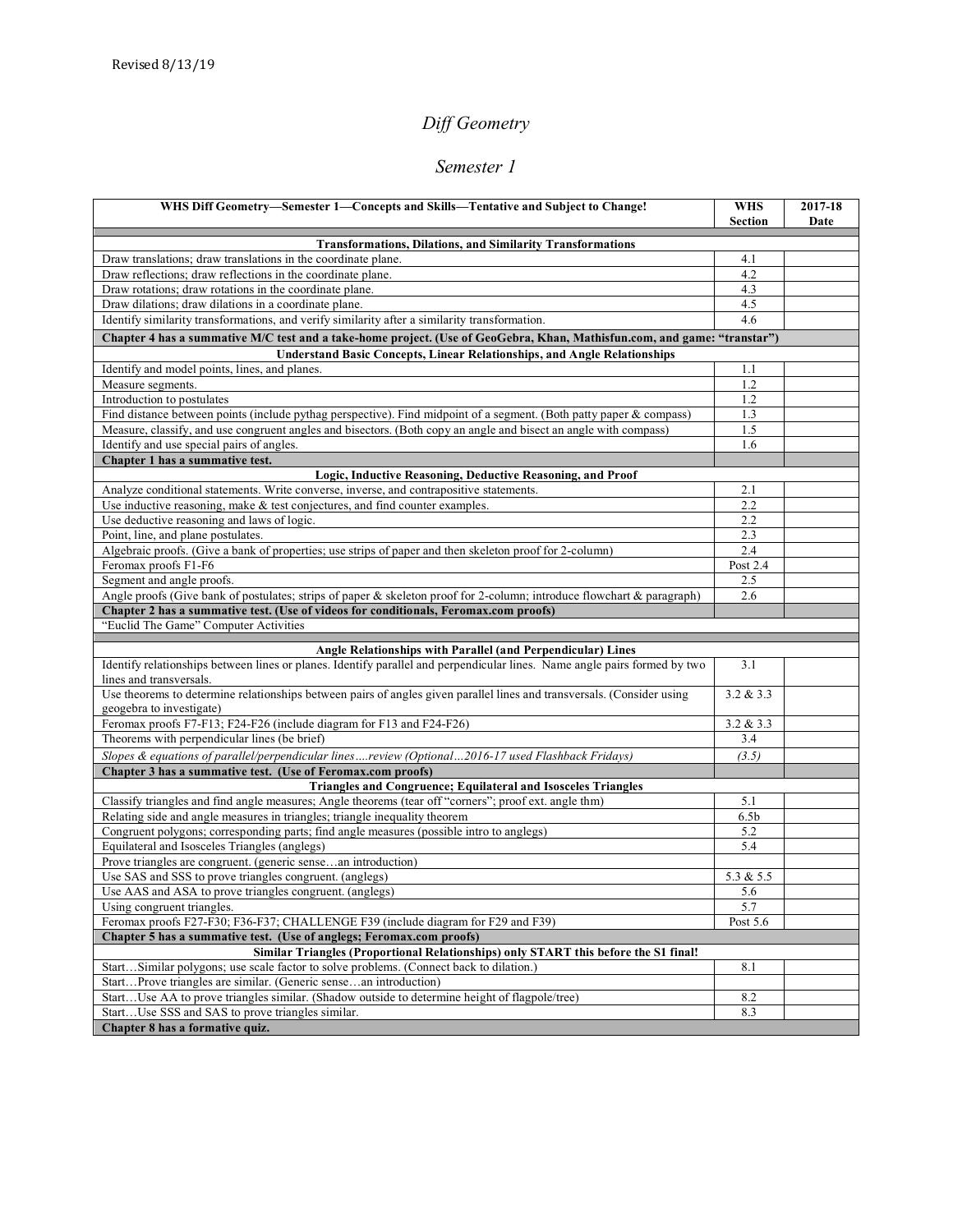# *Diff Geometry*

#### *Semester 2*

| WHS Diff Geometry—Semester 2—Concepts and Skills—Tentative and Subject to Change!                                                                                        | <b>WHS</b><br><b>Section</b> | 2017-18<br>Date |
|--------------------------------------------------------------------------------------------------------------------------------------------------------------------------|------------------------------|-----------------|
|                                                                                                                                                                          |                              |                 |
| Similar Triangles (Proportional Relationships) continuation as we start S2 START<br>Review 8.1/8.2/8.3                                                                   |                              |                 |
|                                                                                                                                                                          |                              |                 |
| Proportionality theorems. (Use geogebra)                                                                                                                                 | 8.4                          |                 |
| Feromax proofs F32-F35 (include diagrams for all F32-F35)<br>Chapter 8 has a partner test on similarity                                                                  |                              |                 |
| <b>Special Right Triangle Properties; Right Triangle Trig</b>                                                                                                            |                              |                 |
|                                                                                                                                                                          |                              |                 |
| Simplify radicals (supplement as needed)<br>Use the Pythagorean theorem and its converse.                                                                                | 9.0<br>9.1                   |                 |
| Use properties of 30-60-90° and 45-45-90° triangles.                                                                                                                     | 9.2                          |                 |
| Investigating similar right triangles                                                                                                                                    | 9.3                          |                 |
|                                                                                                                                                                          | 9.4 & 9.5                    |                 |
| Find and use trig ratios in right triangles. (Sin-Cos-Tan)                                                                                                               | 9.4 & 9.5                    |                 |
| Solve problems using trig (including angles of elevation and depression)                                                                                                 |                              |                 |
| Completely "solve" a right triangle                                                                                                                                      | 9.6                          |                 |
| Chapter 9 has a summative test. (Spent 16-18 school days on trig! Heavy hitter for Geom!)                                                                                |                              |                 |
| Properties of Parallelograms as well as Rectangles, Rhombi, Squares, and Trapezoids                                                                                      | 7.0                          |                 |
| Quadrilateral naming and classification<br>Recognize and apply properties of sides, angles, and diagonals of parallelograms                                              | 7.2                          |                 |
| Ways to prove a quadrilateral is a parallelogram                                                                                                                         | 7.3                          |                 |
|                                                                                                                                                                          |                              |                 |
| (Not essential if time is limitedgive brief overview if needed) Recognize and apply the properties of rectangles,<br>squares, and rhombi as well as trapezoids and kites | 7.4 & 7.5                    |                 |
| Feromax proofs F31; F16-F23; F38 (include diagrams for F20, F22-F23, F38)                                                                                                |                              |                 |
| Chapter 7 has a summative test.                                                                                                                                          |                              |                 |
| Using Perimeter and Area Formulas of Geometric Figures and find Surface Area                                                                                             |                              |                 |
| Identify and name polygons. Interior and exterior angle theorems                                                                                                         | 7.1                          |                 |
| Review finding area perimeter and area of triangles, parallelograms, and trapezoids (supp. materials; include trig)                                                      |                              |                 |
| Review finding areas of rhombi and kites                                                                                                                                 | 11.3                         |                 |
| Find areas of regular polygons (use trig)                                                                                                                                | 11.3                         |                 |
| Polyhedra; Euler's theorem; Identifying and naming 3-D figures (supp. materials in addition to 11.4)                                                                     | 11.4                         |                 |
| Describing cross sections and solids of revolution                                                                                                                       | 11.4                         |                 |
| Chapter 11a has a summative test and the start of a project<br><b>Surface Area and Volume</b>                                                                            |                              |                 |
| Dan Meyer's Cabinet Sticky Note problem                                                                                                                                  |                              |                 |
| NCTM net activity (cube)                                                                                                                                                 |                              |                 |
| Explore nets of three-dimensional figures. (geo-solids)                                                                                                                  |                              |                 |
| Review the basics of finding surface area (11.0 and supp. materials)                                                                                                     | 11.0                         |                 |
| Find surface area of prisms, cylinders, pyramids, cones (11.7), spheres (11.8) (orange activity). (supp. materials)                                                      | (11.7; 11.8)                 |                 |
| Find volumes of prisms and cylinders. (geo-solids)                                                                                                                       | 11.5                         |                 |
| Find volumes of pyramids and cones (geo-solids) (Rice)                                                                                                                   | 11.6 & 11.7                  |                 |
| Find the volume of spheres. (Playdoh transparency activity)                                                                                                              | 11.8                         |                 |
| Chapter 11b has a summative test and the second part of the project                                                                                                      |                              |                 |
| Finding the value of circular "parts"; Angle and Segment Relationship in Circles                                                                                         |                              |                 |
| Independent study (and with peers) to learn chapter 10capstone to the course<br>Identify and use part of circles; intersecting circles; tangent theorems                 | 10.1                         |                 |
| Identify central angles, major and minor arcs, semicircles and their measures.                                                                                           | 10.2                         |                 |
| Find circumference and arc length                                                                                                                                        | 11.1                         |                 |
| Areas of circles and sectors                                                                                                                                             | 11.2                         |                 |
| Major quiz-test A                                                                                                                                                        |                              |                 |
| Use chord relationships                                                                                                                                                  | 10.3                         |                 |
| Find measures of inscribed angles. Find measures of angles of inscribed polygons.                                                                                        | 10.4                         |                 |
| Find measures of angles formed by lines intersecting on, inside and outside a circle.                                                                                    | 10.5                         |                 |
| Find measures of segments that intersect inside and outside a circle.                                                                                                    | 10.6                         |                 |
| Major quiz-test B                                                                                                                                                        |                              |                 |
| Write equations of circles. Graph circles on the coordinate plane.                                                                                                       | 10.7                         |                 |
| Minor quiz-test C                                                                                                                                                        |                              |                 |
| Chapter 10 has a summative test.                                                                                                                                         |                              |                 |